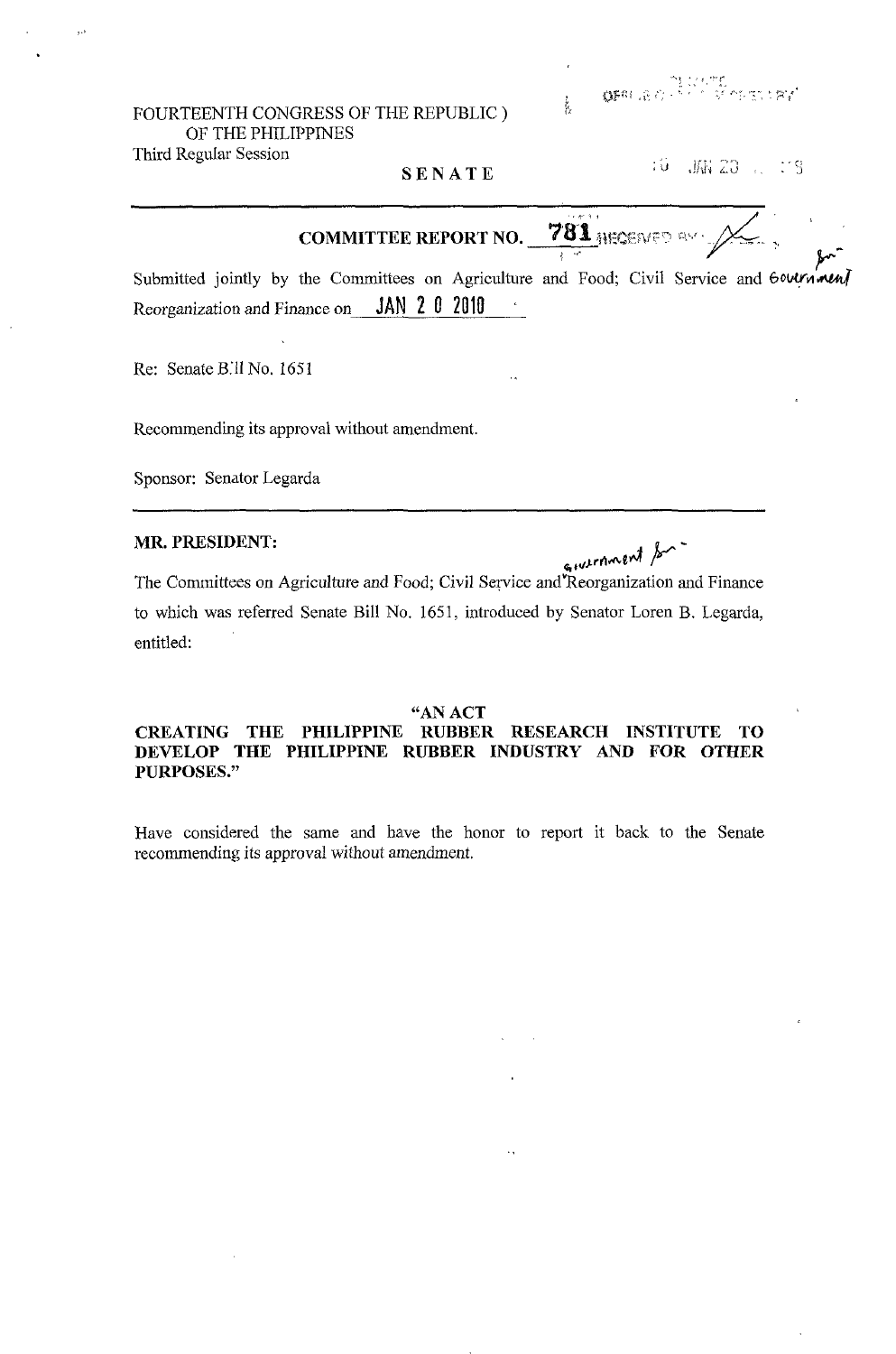Respectfully submitted,

*Chairpersons:* 

LOREN B. LEGARDA Chairperson, Committee on Agriculture and Food Vice Chairperson, Committee on Finance

**ANTONIO "SONNY" F. TRILLANES IV**  Chairperson, Committee on Civil Service and Government Reorganization

PANFILO M. LACSON

Acting Chairperson, Committee on Civil Service and Government Reorganization; Member, Committee on Agriculture Food Member, Committee on Finance

Member, Committee on Finance

EDGARDO J. ANGARA<br>Chairperson, Committee on Finance Member, Committee on Agriculture and Food; Member, Committee on Civil Service and Government Reorganization

*MEMBERS:* 

**JOKER P. ARROYO**  Vice Chairperson, Committee on Finance

**GRÉGORIO B. HONASAN II** Vice Chairperson, Committee on Finance; Member, Committee on Agriculture **And** Food;

 $MIRIAM$  *DEFENSOR SANTIAGO* Vice Chairperson, Committée on Finance

**BENIGNO S. AQUINO III**  Vice Chairperson, Committee on Finance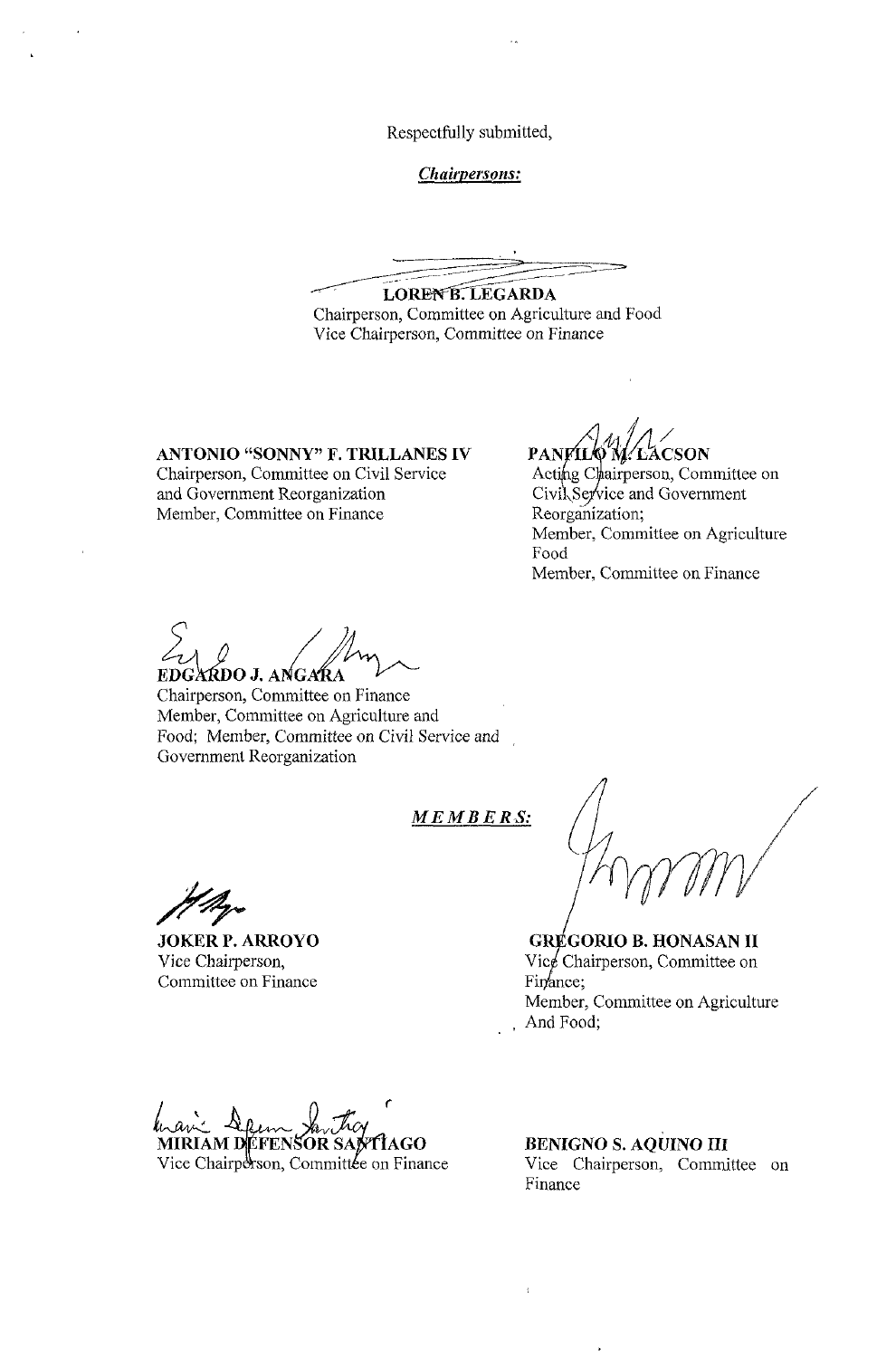RICHARD J. GORDON Member, Committee on Agriculture and Food Member, Committee on Civil Service and Reorganization; Member, Committee on Finance

**RODOLFO G. BIAZON** Member, Committee on Agriculture and Food; Member, Committee on Finance

M. A. MADRIGAL Committee on Agriculture and Food; Member, Committee on Finance

**MAR A. ROXAS** Member, Committee on Finance

**MANUEL "LITO" M. LAPID.** 

Member, Committee on Finance

ONG" REVILLA JR. Ember, Committee on Finance

**FRANCIS "CHIZ" ESCUDERO** Member, Committee on Agriculture and Food; Member, Committee on Civil Service and Government Reorganization

**MANNY B. VILLAR** 

Member, Committee on Agriculture and Food; Member, Committee on Civil Service and Government Reorganization Member, Committee on Finance

CAYE

Member, Continuitiee on Finance

**FRANCIS N. RANGILINAN** 

Member, Committee on Agriculture and Food Member, Committee on Finance

ALAN PETER "COMPAÑERO" S. CAYETANO Member, Committee on Agriculture and Food; Member, Committee on Civil Service and Government Reorganization Member, Committee on Finance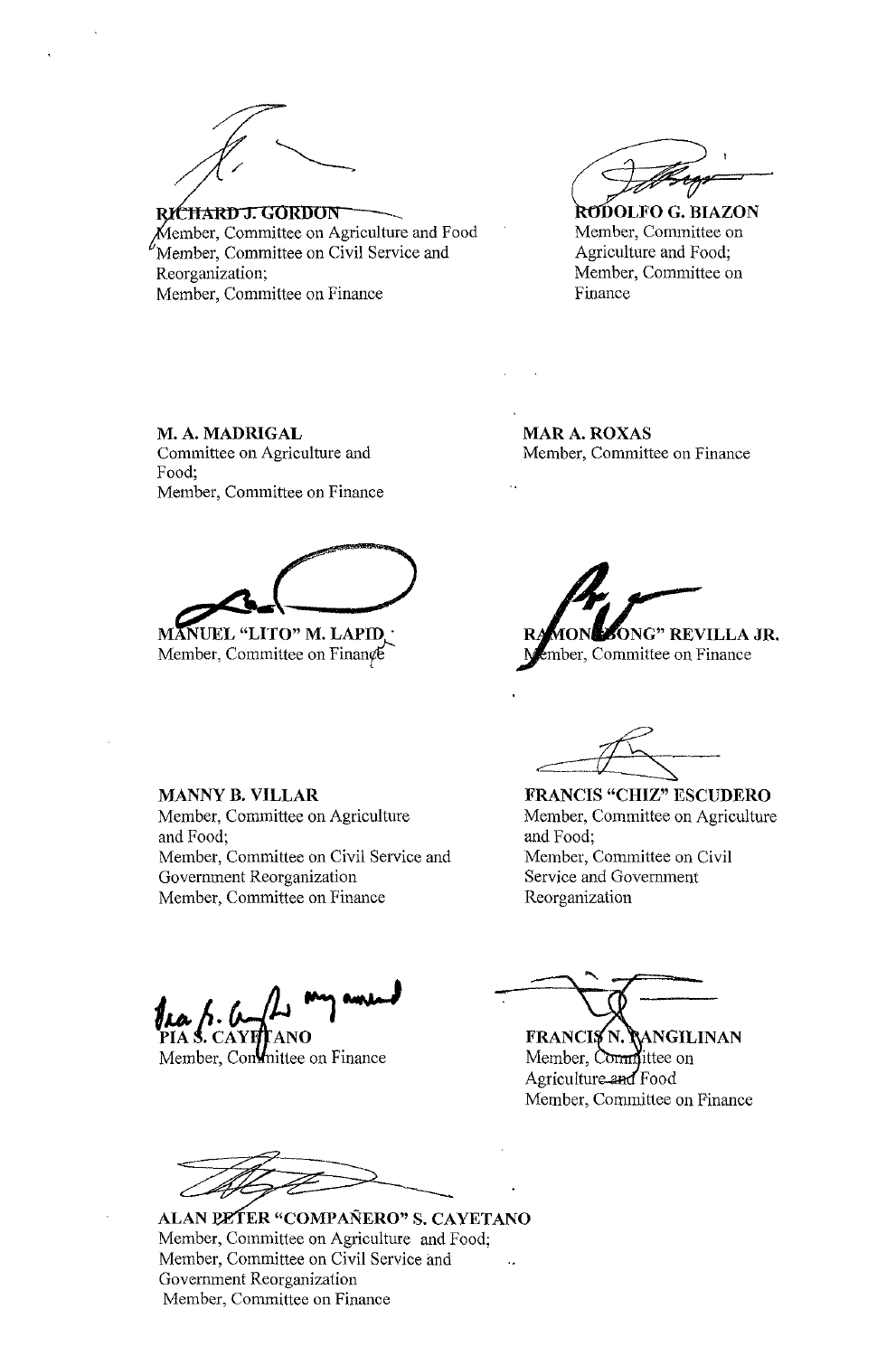*Ex-Ofllcio Members:* 

 $\bar{\phi}$ 

 $\ddot{\phantom{a}}$ 

 $\mathbf{r}$ 

OY ÉJERCITO ESTRADA **HNG** resident Pro-Tempore

.- ....... - .- .. - .------:---- --. -------~------~~ ( ------- /--------= =====- - ~-  $\sim$  /W

\_\_ -------JU:AN-MIGUEL **F. ZUBIRI**  Majority Leader

 $\ddot{\phantom{a}}$ 

-jQUI!-,!.NO **Q. PIMENTEL JR.**  Minority Leader

**Hon. JUAN PONCE ENRILE**  President Senate of the Philippines Pasay City

 $\overline{\phantom{a}}$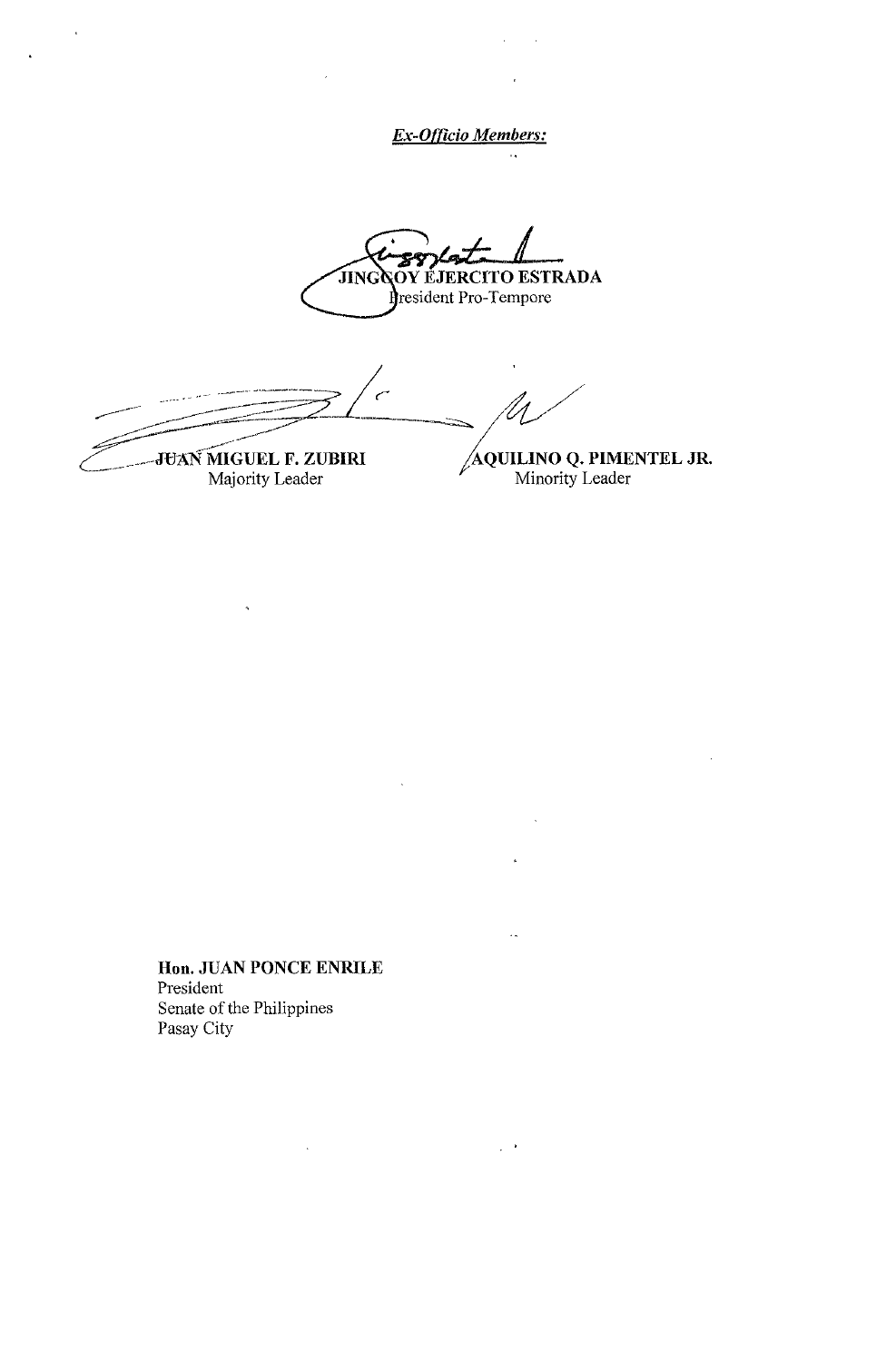# FOURTEENTH CONGRESS OF THE ) REPUBLIC OF THE PHILIPPINES ) First Regular Session

**SECRETARY** 

# $\texttt{S}\texttt{EN}\texttt{A}_{\textbf{t}}\texttt{T}_{\textbf{t}}\texttt{F}_{\textbf{t}}$  $S. B. No. 1651$

### Introduced by Senator Loren Legarda

#### EXPLANATORY NOTE

This bill seeks to create the Philippine Rubber Research Institute (PRRI) to initiate and administer research and development programs that will improve the quality and increase productivity of rubber, especially for the benefit of small-holder rubber producers and processors. '

In 1905, rubber tree seedlings were introduced in the country, almost abthe same time when Indonesia and Malaysia started their own rubber industries. Accprding to the International Rubber Study Group, these countries are now among the leading rubber producers and exporters, together with Thailand and India. Data from the Department of Agriculture (DA) suggests that there is great demand for rubber, as world consumption of rubber has been increasing. World production of natural rubber is projected to increase at 3-5% per year up to 2020, that is from 6.6 million tons in 2006 to 17.4 million tons in 2010 to 28.1 million in 2020.

The Philippines, however, is lagging behind its Asian neighbors in the production and exportation of rubber. The country's rubber industry accounted for only 1.05 % of the world consumption of rubber in 2004, according to the DA. The slow progress of the rubber industry is attributed to the low quality of rubber products, lack of planting materials for expansion and lack of investments for the establishment of bud wood garden and nurseries.

This proposed measure aims to increase rubber productivity and further develop and expand the Philippine rubber industry by creatirig the *Philippine Rubber Research Institute,* which shall propagate and promote the planting, maintenance and utilization of rubber trees. This proposed measure likewise seeks to provide access to quality rubber tree seedlings, modern production techniques, and other support services, undertake training and other capacity-building programs for stakeholders in the rubber industry. This bill also supports the establishment of village-based rubber enterprises by providing them' access to resources, technological know-how, research and development projects.

In view of the foregoing, the passage of this bill is earnestly sought.

| <b>LOREN LEGARDA</b> |  |
|----------------------|--|
| <b>Senator</b>       |  |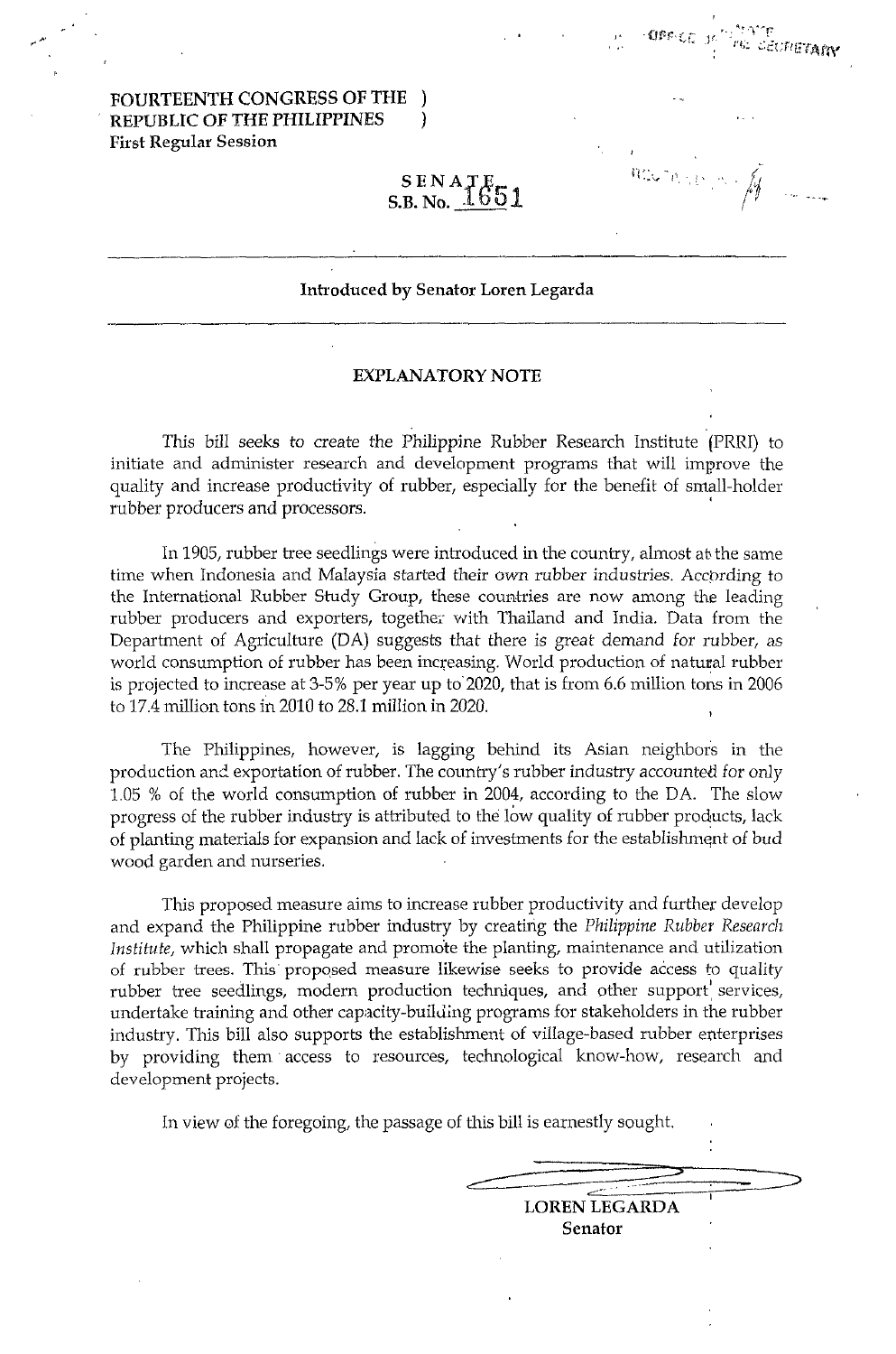# FOURTEENTH CONGRESS OF THE REPUBLIC OF THE PHILIPPINES ) First Regular Session

 $SENATF$  $\,$  S.B. No.  $\,16$ 

MAC DUPO 31

,  $^{\prime\prime}$  is  $7^\circ$ fji'I'H.,~ I,j,. . ,+, c,,,,:Fit;'!,\liV

#### Introduced by Senator Loren Legarda

#### AN ACT

## CREATING THE PHILIPPINE RUBBER RESEARCH INSTITUTE TO DEVELOP THE PHILIPPINE RUBBER INDUSTRY AND FOR OTHER PURPOSES

Be it enacted by the Senate and House of Representatives of the Philippine Congress *assembled.'* 

Section 1: Title. - This Act shall be known as the "*Philippine Rubber Research Institute Act of 2007."* 

Section 2, Declaration of Policy, - It is a declared policy of the State to develop self-reliant industries effectively controlled by Filipinos, encourage investments and provide incentives to private enterprise, promote employment and livelihood opportunities for the poor, ensure well-balanced ecology in the use of natural resources for industrial purposes, and, prioritize education and training particularly in science and technology for sustainable' development.

In support of these State policies, the establishment of the Philippine Rubber Research Institute aims to comprehensively realize the goals of human empowerment and economic development in the countryside through programs and projects that will increase rubber production in the country, and improve quality of life especially in poor rural communities that depend primarily on this industry.

Section. 3. Definition of Terms. - As used in this Act, the following terms are defined as follows:

- (a) "Philippine Rubber Research Institute" refers to the main institute for rubber at the Mindanao State University (MSU) to be based in the Municipality of Naga, Province of Zamboanga Sibugay and its satellite units as may be subsequently established whose mandate is to initiate and administer research and development programs to improve quality and' increase productivity of rubber especially for the benefit of small-holder rubber producers and processors;
- (b) "Rubber Tree" refers to the robust, perennial crop and the source of natural rubber also scientifically known as *Hevea brasilienses;*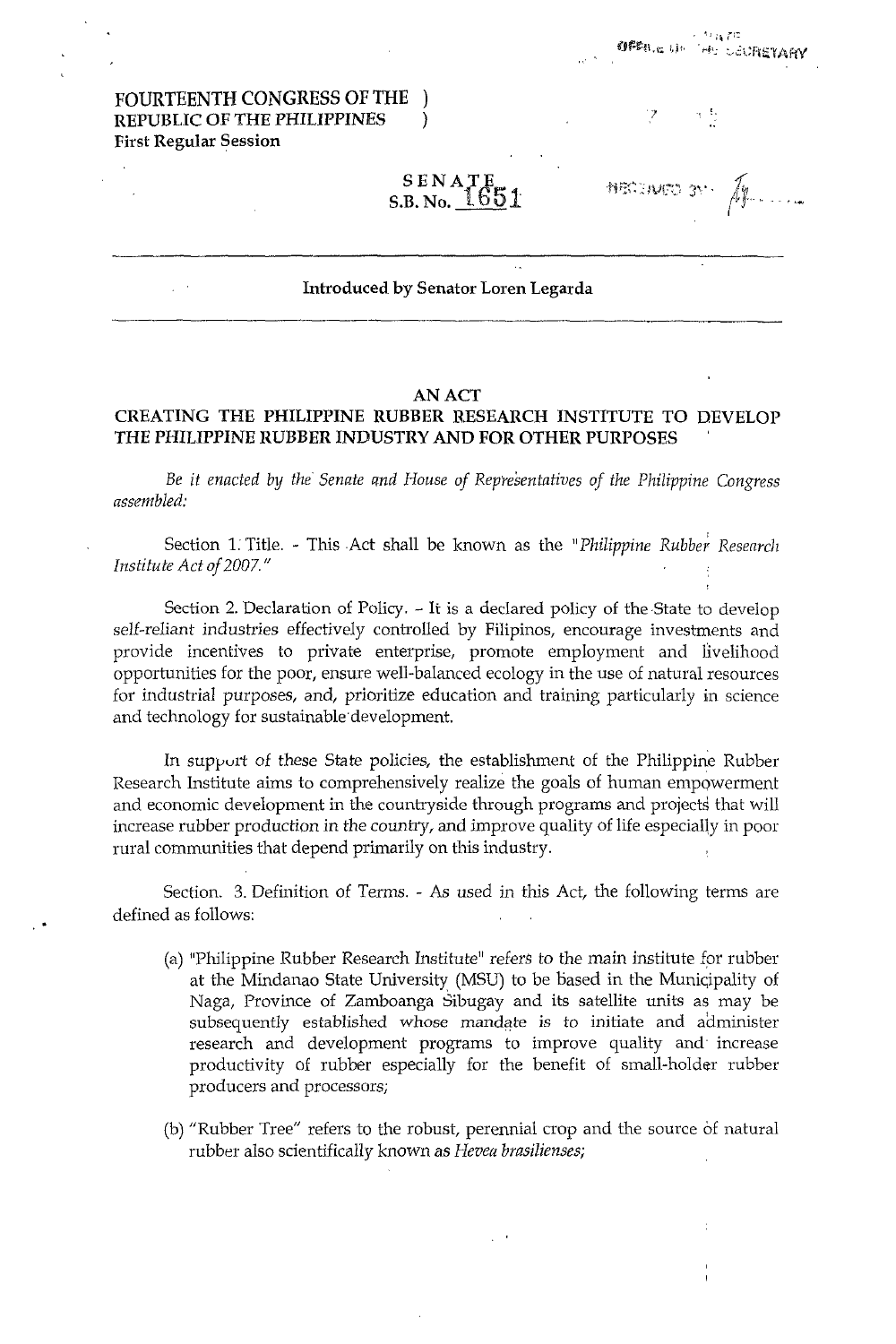- (c) "latex" refers to a milky usually white fluid that is produced by cells ,of rubber trees, and is the raw material used in the manufacture of industrial, automotive, and other latex products;
- (d) "Small-holder rubber producers" refer to individuals, cooperatives, or corporations owning and/or cultivating five  $(5)$  hectares or less of rubber plantation;
- (e) "Small-holder rubber processors" refer to individuals, cooperatives, or corporations, which maintain and/or operate small-scale processing plants of finished or semi-finished rubber products, capable of processing not more than fifty (50) metric tons of rubber annually;
- (f) "Rubber cooperatives" refer to duly organized and registered enterprises collectively owned and operated by groups of rubber producers and/or processors who partake of and share among themselves the benefits, and profits of their economic ventures.
- (g) "Big-holder rubber producers'" refer to individuals, cooperatives, or corporations owning and/or cultivating more than five (5) hectares of rubber plantation;
- (h) "Big-holder rubber processors" refer to individuals, cooperatives, or corporations which maintain and/or operate large-scale processing plants of finished or semi-finished rubber products, capable of processing more than fifty (50) metric tons of rubber annually.

Sec. 4. Creation of the Philippine Rubber Research Institute. - There is hereby created the Philippine Rubber Research Institute, hereinafter referred to as the PRRI, which shall be under the control and supervision of the Department of Agriculture.

Sec. 5. Powers and Functions of the PRRI. - The PRRI shall have the following powers and functions:

- (a) Propagate and promote the planting, maintenance, as well as wise utilization of rubber trees as source of latex and finished rubber products;
- (b) Enable rubber producers and processors, especially small-holders, to have access to quality rubber tree seedlings, modern production techniques, and other support services from production to marketing of rubber produce;
- (c) Undertake training and capacity-building' programs for rubber producers, processors, and cooperatives in order to increase production of quality rubber and raise level of income especially of poor small-holders;
- (d) Aid in the establishment of village-based rubber enterprises to' generate livelihood opportunities and improve general well-being of the large percentage of workforce in agricultural communities;
- (e) Promote cooperative development among small-holders and provide them access to resources, technological know-how, as well as decision-making processes for the enhancement of their rubber enterprises and the protection of their welfare;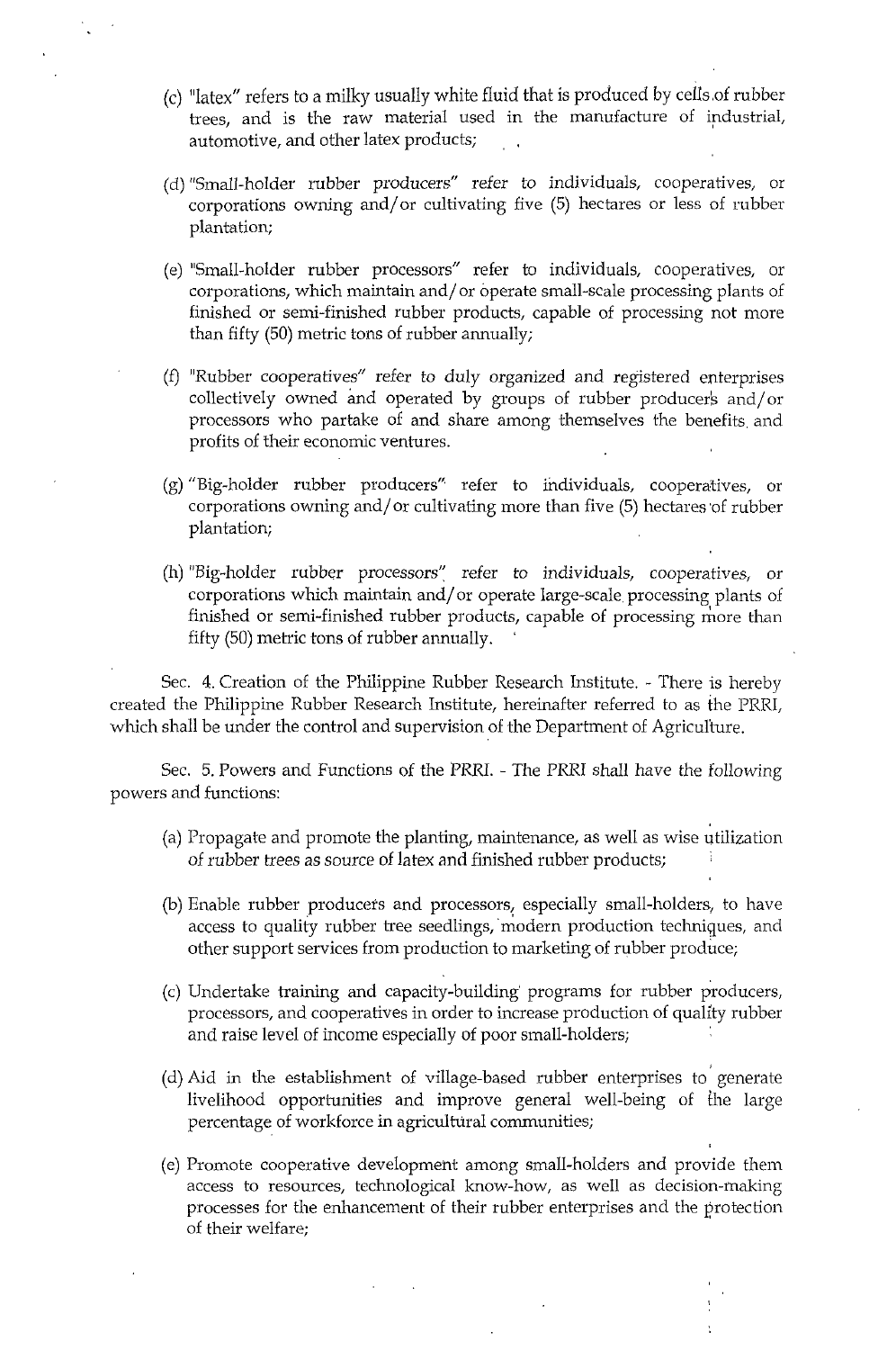- (f) Initiate research and development projects on rubber in order to address technology and policy gaps in promoting robust rubber industry,: ensuring standard in production, and meeting demands for quality rubber in both domestic and international trade;
- (g) Enter into memoranda of agreement and receive grants from local and foreign funding agencies through the Department of Agriculture upon the recommendation of the PRRI Advisory Board; or through the respective academic boards of satellite6 units housed in concerned State Universities and Colleges upon the recommendation of the PRRI Advisory Board.

Sec. 6. Executive Director of PRRI. The Institute shall be headed by an Executive Director who shall be responsible for the planning; implementation and supervision of the program and activities of the Institute. He shall be appointed by the President of the Philippines for a term of three years, upon recommendation of the Department of Agriculture. All other officers and employees shall be appointed by the Director of the Institute, in accordance with the Civil Service Law

The Executive Director must possess high degree of educational, technical, and managerial competencies in research and development, as well as of integrity and proven probity in public service. .

Sec. 7. Functions of the PRRI Executive Director. - The following are the 'functions and powers of the Executive Director of PRRI:

- (a) Recommend the creation of divisions and sections including the staffing pattern of the PRRI;
- (b) R::commend to Agriculture Secretary the appointments of personnel and consultants;
- $(c)$  Oversee the planning, implementation, and evaluation of the policies, programs and projects of the PRRI;
- (d) Consolidate and approve the overall budget of PRRI; and,
- (e) Perform such other functions as may be assigned by the PRRI Advisory Board.

Sec. 8. Appointments of Division Chiefs and Unit Heads of PRRI.  $\frac{1}{2}$  Division Chiefs, Unit Heads, Coordinators, Project leaders, and other positions in PRRI shall be recommended by the Executive Director, and appointed by the Secretary of the Department of Agriculture. Appointments to various positions in PRRI are subject to corresponding qualification standards established by PRRI, and to rules and regulations set by the Civil Service Commission.

Sec. 9. Composition of the PRRI Advisory Board. - There is hereby created an Advisory Board which is mandated to develop. policies and programs aimed at improving the state of technologies needed for the Philippine rubber industry in order to meet global standards for competitiveness and product quality.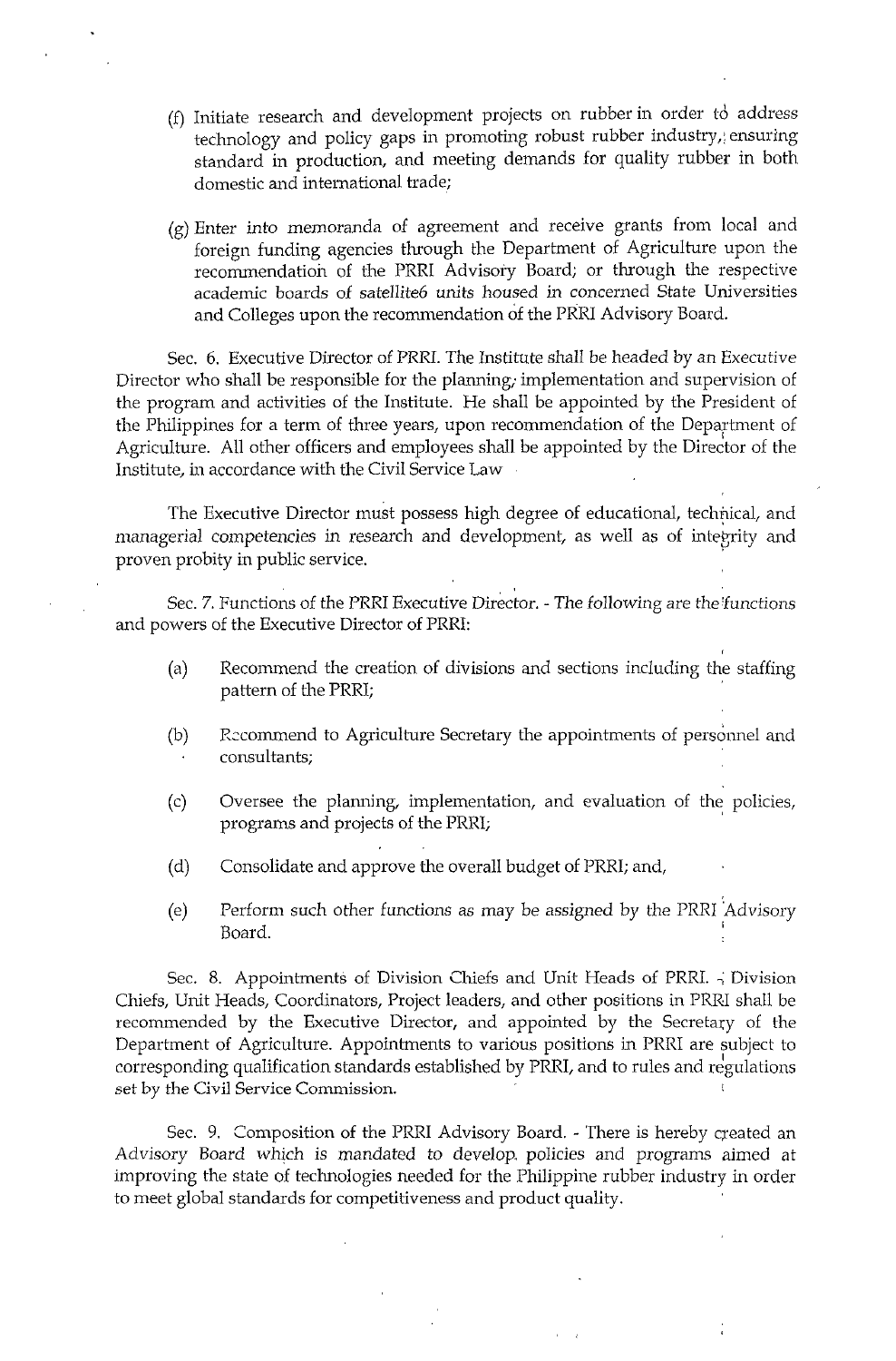The Advisory Board shall be *composed* of the following:

a. Secretary of the Department of Agriculture or his representative, as chairman;

b. Undersecretary of Department of Agriculture, as vice-chairman;

- c. Executive Director of the Bureau of Agricultural Research;
- d. Executive Director of the Bureau of Plant Industry;
- e. Executive Director of the Philippine Rubber Research Institute;
- f. One representative from the rubber producers, and one representative from rubber processors, as members, to be appointed by the Presidept of the Philippines, upon recommendation of the Department of Agriculture, for a term of three years.

Sec. 10. Functions and Powers of the PRRI Advisory Council. - The Advisory Board shall perform the following duties and functions:

- a. Formulate policies and initiate programs for the developmerit of the Philippine rubber industry;
- b. Review and recommend the annual budget of the Institute;
- c. Evaluate the implementation, efficiency and effectiveness of the programs and projects of the Institute; and
- d. Recommend the establishment or abolition of satellite units or branches as may be deemed necessary.

Sec. 11. Coordination among Stakeholders of PRRI and Linkages with Other Research Institutions. - The Institute shall monitor and evaluate the rubber research programs and identify the immediate needs and essential concerns in the rubber industry in consonance with the local and national economic development: It shall likewise coordinate with other government agencies in order to formulate 'strategies that would jump-start the growth of the rubber industry.

The Institute and the local government units where there are suitable areas for the planting of rubber trees shall jointly implement projects and programs necessary to achieve the goals of this Act.

Sec. 12. Allocation of Funds. - Not more than forty percent (40%) :of funds allocated under this Act and in subsequent annual appropriations shall be used for personnel services, and maintenance and operating expenses; thirty-five percent (35%) for research and development as well as training and information; twenty-five percent (25 %) for seedling propagation and dispersal of rubber trees.

Sec. 13. Annual Report. - The PRRI submit an annual report to the Office of the President, the Senate, and the House of Representatives indicating among others, the administration and institutional development of PRRI, and the progress of programs and projects on rubber industry and its stakeholders.